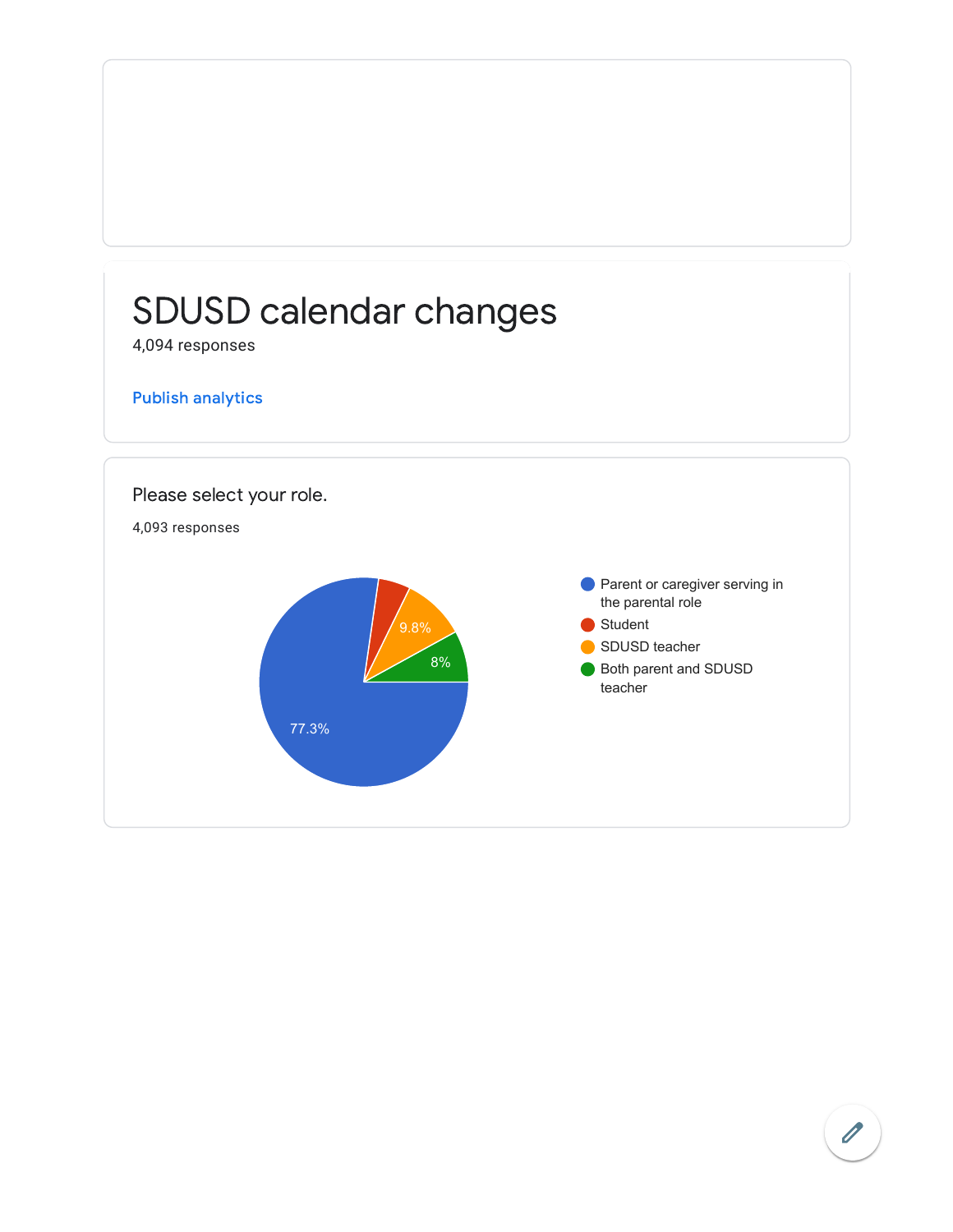

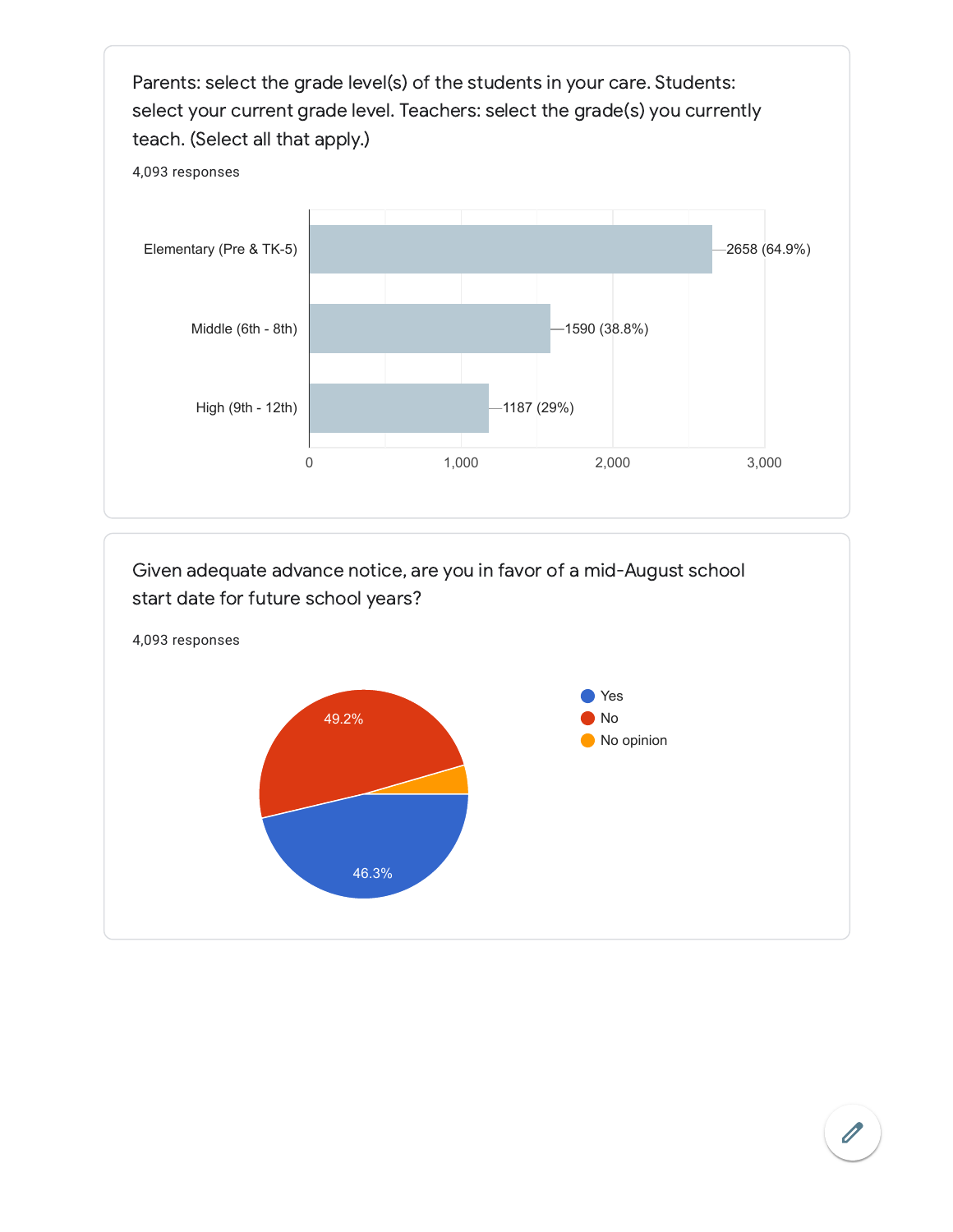Why or why not?

2,729 responses

Longer winter break

Longer winter break

Too hot

Vacation plans

We find argumenta in favor to be weak, the current schedule is much better and more inline with schedules of local big universities.

Please don't make this change! We have 3 children in SDUSD. This would be a huge disappointment to our family. The late August start date is one of our favorite things about being in SDUSD. (See response below.) Also, 3 weeks at Winter Break is too long! If we had three weeks off for break, many families would choose to vacation the 3rd week when it is less expensive to travel land not as crowded. I think this would increase COVID exposure instead of decrease it! If you would like to change the vacation schedule, a week off in October would be much more desirable than 3 weeks ff d i t i i t b k b b t till f till f till f till f till f till f till f till f till f till f till f till f t<br>T

 $\bar{A}$